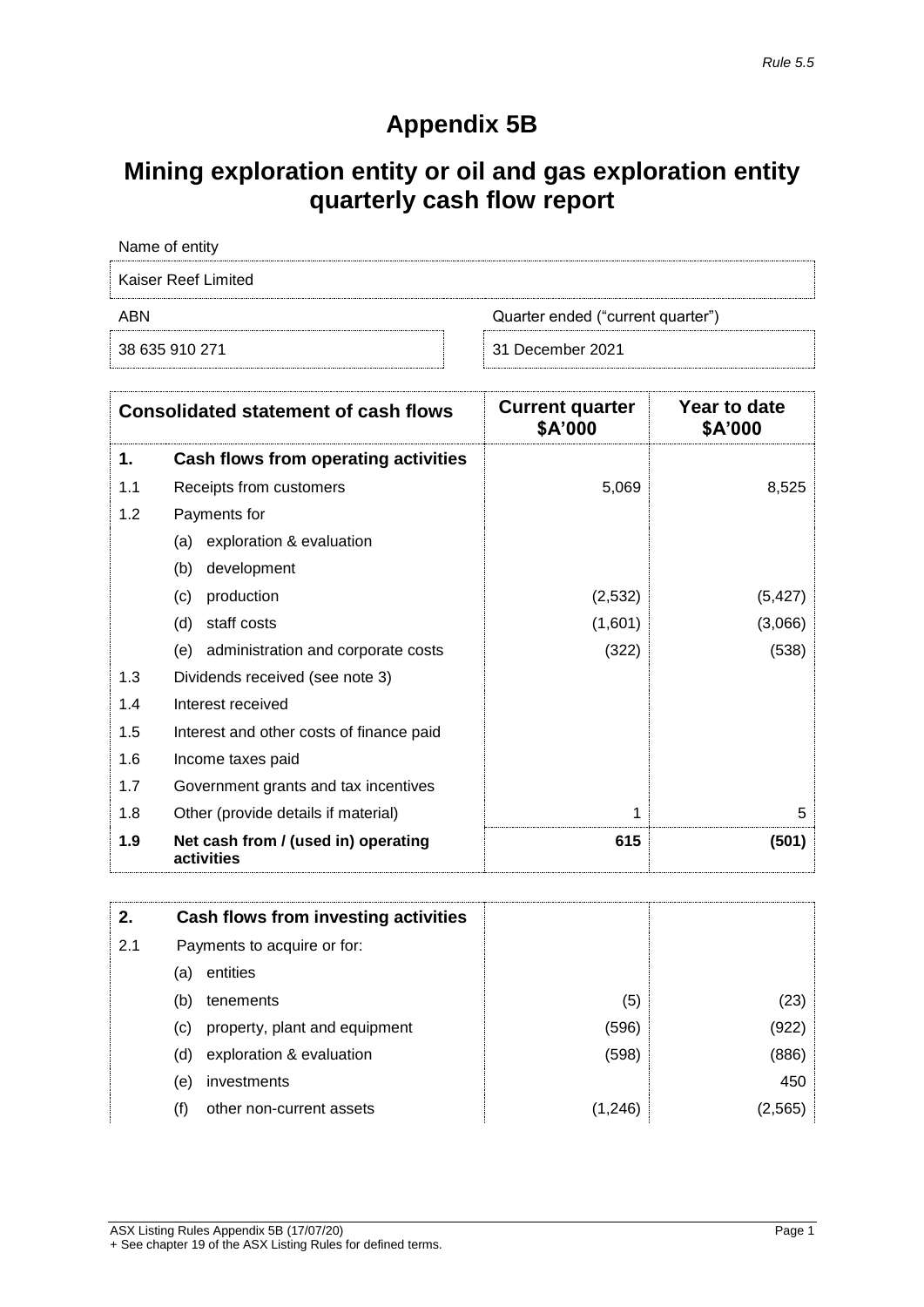|               | <b>Consolidated statement of cash flows</b>       | <b>Current quarter</b><br>\$A'000 | Year to date<br>\$A'000 |
|---------------|---------------------------------------------------|-----------------------------------|-------------------------|
| $2.2^{\circ}$ | Proceeds from the disposal of:                    |                                   |                         |
|               | entities<br>(a)                                   |                                   |                         |
|               | (b)<br>tenements                                  |                                   |                         |
|               | property, plant and equipment<br>(c)              |                                   |                         |
|               | (d)<br>investments                                |                                   |                         |
|               | other non-current assets<br>(e)                   |                                   |                         |
| 2.3           | Cash flows from loans to other entities           |                                   |                         |
| 2.4           | Dividends received (see note 3)                   |                                   |                         |
| 2.5           | Other (provide details if material)               |                                   |                         |
| 2.6           | Net cash from / (used in) investing<br>activities | (2, 445)                          | (3.946)                 |

| 3.   | Cash flows from financing activities                                                       |       |       |
|------|--------------------------------------------------------------------------------------------|-------|-------|
| 3.1  | Proceeds from issues of equity securities<br>(excluding convertible debt securities)       | 3,122 | 5,122 |
| 3.2  | Proceeds from issue of convertible debt<br>securities                                      |       |       |
| 3.3  | Proceeds from exercise of options                                                          |       |       |
| 3.4  | Transaction costs related to issues of equity<br>securities or convertible debt securities | (236) | (371) |
| 3.5  | Proceeds from borrowings                                                                   |       |       |
| 3.6  | Repayment of borrowings                                                                    |       |       |
| 3.7  | Transaction costs related to loans and<br>borrowings                                       |       |       |
| 3.8  | Dividends paid                                                                             |       |       |
| 3.9  | Other (provide details if material)                                                        |       | 6     |
| 3.10 | Net cash from / (used in) financing<br>activities                                          | 2,886 | 4,757 |

|     | Net increase / (decrease) in cash and<br>cash equivalents for the period |          |         |
|-----|--------------------------------------------------------------------------|----------|---------|
| 4.1 | Cash and cash equivalents at beginning of<br>period                      | 4.041    | 4.787   |
| 4.2 | Net cash from / (used in) operating<br>activities (item 1.9 above)       | 615      | (501)   |
| 4.3 | Net cash from / (used in) investing activities<br>(item 2.6 above)       | (2, 445) | (3.946) |
| 4.4 | Net cash from / (used in) financing activities<br>item 3.10 above)       | 2,886    | 4.757   |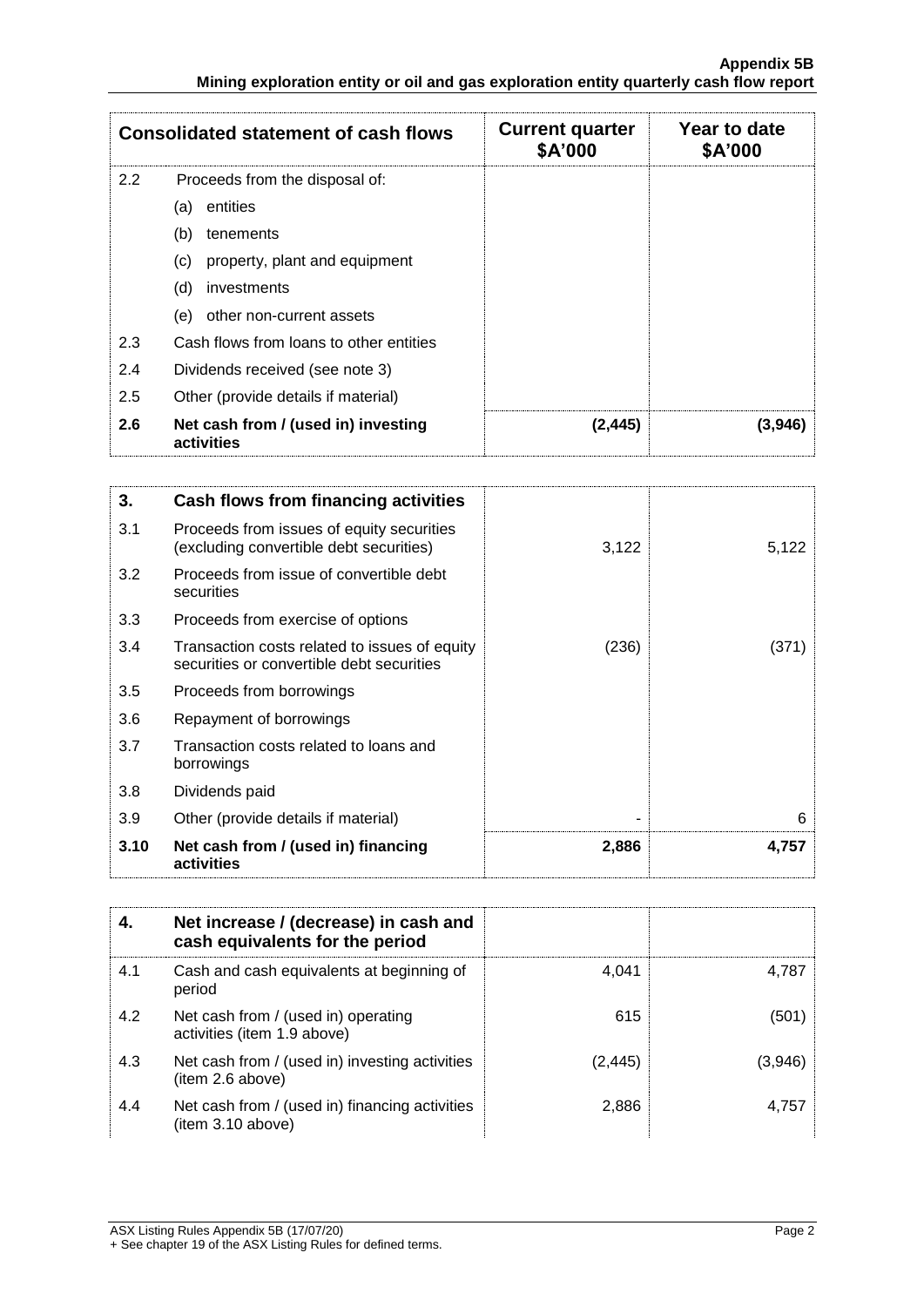|     | <b>Consolidated statement of cash flows</b>          | <b>Current quarter</b><br>\$A'000 | Year to date<br>\$A'000 |
|-----|------------------------------------------------------|-----------------------------------|-------------------------|
| 4.5 | Effect of movement in exchange rates on<br>cash held |                                   |                         |
| 4.6 | Cash and cash equivalents at end of<br>period        | 5.097                             | 5.097                   |

| 5.  | Reconciliation of cash and cash<br>equivalents<br>at the end of the quarter (as shown in the<br>consolidated statement of cash flows) to the<br>related items in the accounts | <b>Current quarter</b><br>\$A'000 | <b>Previous quarter</b><br>\$A'000 |
|-----|-------------------------------------------------------------------------------------------------------------------------------------------------------------------------------|-----------------------------------|------------------------------------|
| 5.1 | <b>Bank balances</b>                                                                                                                                                          | 5.097                             | 4.041                              |
| 5.2 | Call deposits                                                                                                                                                                 |                                   |                                    |
| 5.3 | <b>Bank overdrafts</b>                                                                                                                                                        |                                   |                                    |
| 5.4 | Other (provide details)                                                                                                                                                       |                                   |                                    |
| 5.5 | Cash and cash equivalents at end of<br>quarter (should equal item 4.6 above)                                                                                                  | 5,097                             | 4.041                              |

| 6.  | Payments to related parties of the entity and their<br>associates                                                                                           | <b>Current quarter</b><br><b>\$A'000</b> |
|-----|-------------------------------------------------------------------------------------------------------------------------------------------------------------|------------------------------------------|
| 6.1 | Aggregate amount of payments to related parties and their<br>associates included in item 1                                                                  |                                          |
| 6.2 | Aggregate amount of payments to related parties and their<br>associates included in item 2                                                                  |                                          |
|     | Note: if any amounts are shown in items 6.1 or 6.2, your quarterly activity report must include a description of, and an<br>explanation for, such payments. |                                          |

6.1 Comprises Director's fees paid during the quarter.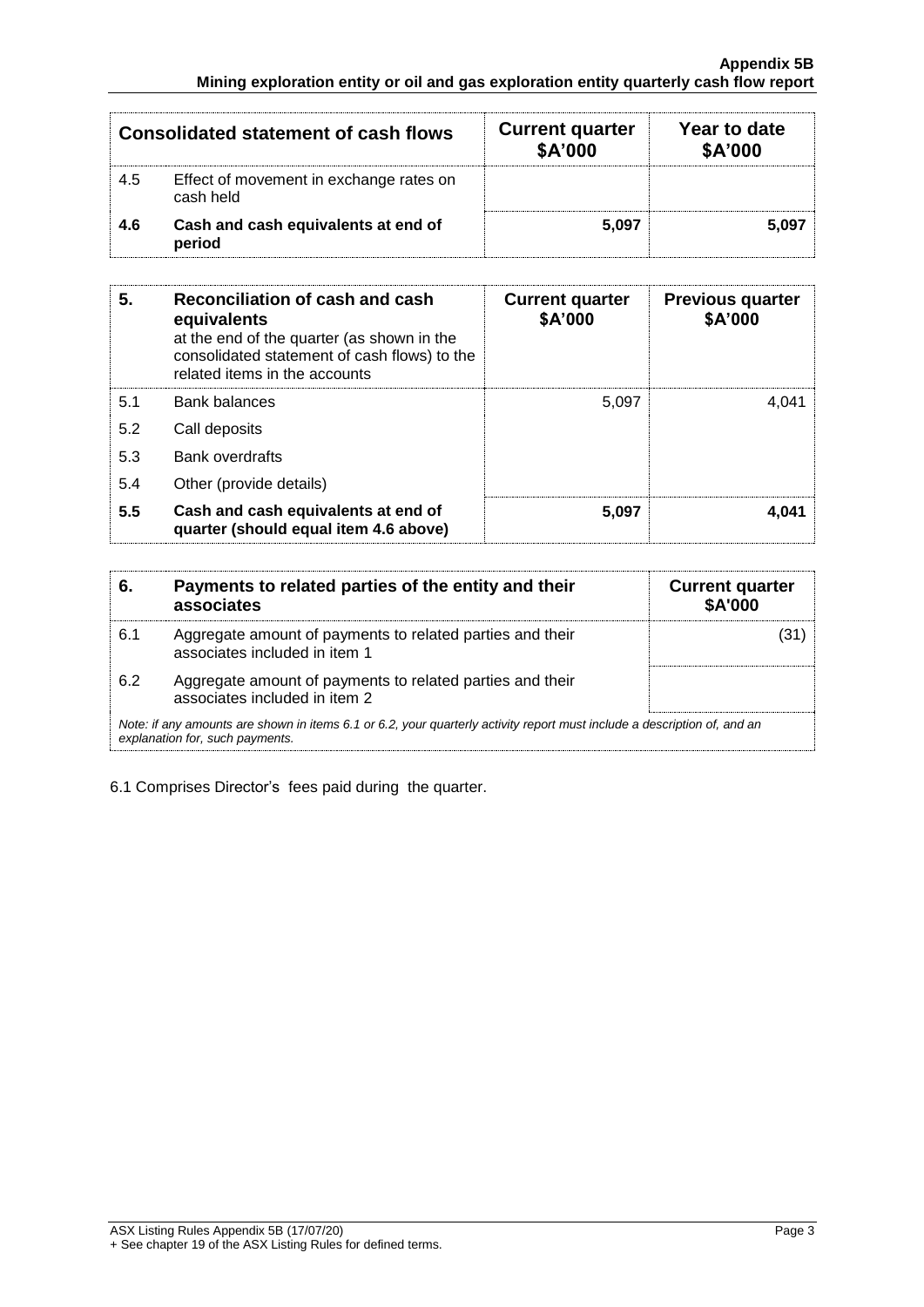| 7.  | <b>Financing facilities</b><br>Note: the term "facility' includes all forms of financing<br>arrangements available to the entity.<br>Add notes as necessary for an understanding of the<br>sources of finance available to the entity.                                                                                                               | <b>Total facility</b><br>amount at quarter<br>end<br>\$A'000 | Amount drawn at<br>quarter end<br>\$A'000 |
|-----|------------------------------------------------------------------------------------------------------------------------------------------------------------------------------------------------------------------------------------------------------------------------------------------------------------------------------------------------------|--------------------------------------------------------------|-------------------------------------------|
| 7.1 | Loan facilities                                                                                                                                                                                                                                                                                                                                      |                                                              |                                           |
| 7.2 | Credit standby arrangements                                                                                                                                                                                                                                                                                                                          |                                                              |                                           |
| 7.3 | Other (please specify)                                                                                                                                                                                                                                                                                                                               |                                                              |                                           |
| 7.4 | <b>Total financing facilities</b>                                                                                                                                                                                                                                                                                                                    |                                                              |                                           |
| 7.5 | Unused financing facilities available at quarter end                                                                                                                                                                                                                                                                                                 |                                                              |                                           |
| 7.6 | Include in the box below a description of each facility above, including the lender, interest<br>rate, maturity date and whether it is secured or unsecured. If any additional financing<br>facilities have been entered into or are proposed to be entered into after quarter end,<br>include a note providing details of those facilities as well. |                                                              |                                           |
|     |                                                                                                                                                                                                                                                                                                                                                      |                                                              |                                           |

| 8.  | Estimated cash available for future operating activities                                                                                                                                                                        | \$A'000 |
|-----|---------------------------------------------------------------------------------------------------------------------------------------------------------------------------------------------------------------------------------|---------|
| 8.1 | Net cash from / (used in) operating activities (item 1.9)                                                                                                                                                                       | 615     |
| 8.2 | (Payments for exploration & evaluation classified as investing<br>activities) (item 2.1(d))                                                                                                                                     | (598)   |
| 8.3 | Total relevant outgoings (item $8.1 +$ item $8.2$ )                                                                                                                                                                             | 17      |
| 8.4 | Cash and cash equivalents at quarter end (item 4.6)                                                                                                                                                                             | 5,097   |
| 8.5 | Unused finance facilities available at quarter end (item 7.5)                                                                                                                                                                   |         |
| 8.6 | Total available funding (item $8.4 +$ item $8.5$ )                                                                                                                                                                              | 5,097   |
| 8.7 | Estimated quarters of funding available (item 8.6 divided by<br>item 8.3)                                                                                                                                                       | 299     |
|     | Note: if the entity has reported positive relevant outgoings (ie a net cash inflow) in item 8.3, answer item 8.7 as "N/A".<br>Otherwise, a figure for the estimated quarters of funding available must be included in item 8.7. |         |
| 8.8 | If item 8.7 is less than 2 quarters, please provide answers to the following questions:                                                                                                                                         |         |
|     | 8.8.1<br>Does the entity expect that it will continue to have the current level of net operating<br>cash flows for the time being and, if not, why not?                                                                         |         |
|     | Answer: N/A                                                                                                                                                                                                                     |         |
|     | 8.8.2<br>Has the entity taken any steps, or does it propose to take any steps, to raise further<br>cash to fund its operations and, if so, what are those steps and how likely does it<br>believe that they will be successful? |         |
|     | Answer: N/A                                                                                                                                                                                                                     |         |
|     |                                                                                                                                                                                                                                 |         |